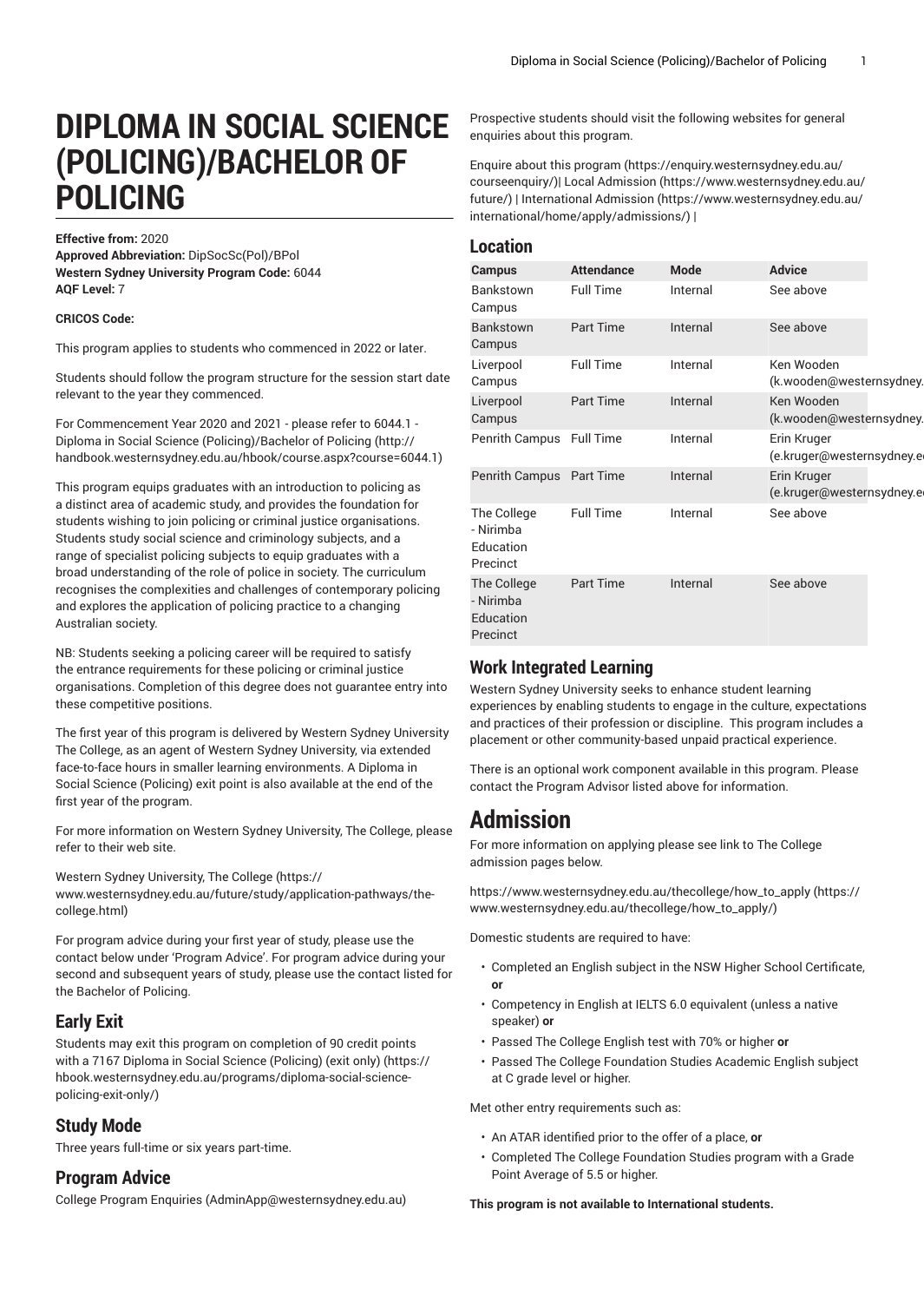### **Special Requirements Prerequisites**

Students enrolled in JUST 3012 Policing Leaders Internship (by selection only; 20 student max.) are required to receive a clear National Police Check before placement with NSW Police Force or the Australian Institute of Police Management (AIPM). Students placed with the AIPM will also need to undergo a drug test before commencement.

## **Recommended Sequence**

Qualification for this award requires the successful completion of 250 credit points which include the subjects listed in the recommended sequence below.

The early exit College Diploma consists of 90 credit points which includes one College Preparatory subject.

### **Western Sydney University The College Subjects**

**Nirimba and Bankstown Campus**

Please note that all campuses may not have intakes each year.

### **Full-time Start-year intake**

| Course                         | Title                                                          | Credit<br><b>Points</b> |
|--------------------------------|----------------------------------------------------------------|-------------------------|
| Year 1                         |                                                                |                         |
| <b>Trimester 1</b>             |                                                                |                         |
| <b>LANG 0052</b>               | Academic Communication for Policing<br>and Justice (WSTC Prep) | 10                      |
| <b>CULT 1025</b>               | Introduction to Criminal Justice (WSTC)                        | 10                      |
| <b>BEHV 1023</b>               | The Individual in Society (WSTC)                               | 10                      |
|                                | <b>Credit Points</b>                                           | 30                      |
| Trimester 2                    |                                                                |                         |
| <b>BEHV 2015</b>               | Mental Health in the Community (WSTC)                          | 10                      |
| <b>CULT 1019</b>               | <b>Understanding Society (WSTC)</b>                            | 10                      |
| Plus one subject to be advised |                                                                | 10                      |
|                                | <b>Credit Points</b>                                           | 30                      |
| <b>Trimester 3</b>             |                                                                |                         |
| <b>HUMN 1042</b>               | People, Place and Social Difference<br>(WSTC)                  | 10                      |
| <b>JUST 1004</b>               | <b>Policing Practices (WSTC)</b>                               | 10                      |
| <b>CULT 1006</b>               | Crime, Deviance and Society (WSTC)                             | 10                      |
|                                | <b>Credit Points</b>                                           | 30                      |
|                                | <b>Total Credit Points</b>                                     | 90                      |

Students may exit at this point and graduate with the Diploma in Social Science (Policing) following a passing grade in all of the above subjects. Students who progress onto Year 2 may also be awarded the Diploma if they gain a passing grade in all of the above subjects.

#Students must pass all College Preparatory subjects before progressing to the Year 2 subjects.

#Students must pass at least 70 credit points of University level subjects in Year 1 before progressing to the Year 2 subjects.

### **Western Sydney University Subjects**

For program advice during your second and subsequent years of study, please use the contact listed for the [Bachelor](https://hbook.westernsydney.edu.au/programs/bachelor-policing/) of Policing [\(https://](https://hbook.westernsydney.edu.au/programs/bachelor-policing/) [hbook.westernsydney.edu.au/programs/bachelor-policing/\)](https://hbook.westernsydney.edu.au/programs/bachelor-policing/).

**Liverpool and Penrith Campus**

### **Full-time start-year intake**

| Course                             | Title                                                          | Credit<br><b>Points</b> |
|------------------------------------|----------------------------------------------------------------|-------------------------|
| Year <sub>2</sub>                  |                                                                |                         |
| <b>Autumn</b> session              |                                                                |                         |
| <b>HUMN 2066</b>                   | <b>Investigating and Communicating Social</b><br>Problems      |                         |
| <b>CULT 2017</b>                   | Youth Justice and Practice                                     | 10                      |
| <b>CULT 3017</b>                   | Legislation, Courts and Policing                               | 10                      |
| <b>JUST 2020</b>                   | <b>Criminal Law for Policing</b>                               | 10                      |
|                                    | <b>Credit Points</b>                                           | 40                      |
| <b>Spring session</b>              |                                                                |                         |
| <b>CULT 2005</b>                   | <b>Ethics in the Social Sciences</b>                           | 10                      |
| <b>CULT 2016</b>                   | Evidence and Investigation                                     | 10                      |
| <b>CULT 2018</b>                   | <b>Crime Prevention and Drugs</b>                              | 10                      |
| Select one elective                |                                                                | 10                      |
|                                    | <b>Credit Points</b>                                           | 40                      |
| Year <sub>3</sub>                  |                                                                |                         |
| Autumn session                     |                                                                |                         |
| <b>JUST 3006</b>                   | Governance in Policing                                         | 10                      |
| <b>CULT 3001</b>                   | <b>Applied Social Research</b>                                 | 10                      |
| <b>CULT 3013</b>                   | <b>Gender, Crime and Violence</b>                              | 10                      |
| Select one of the following:       |                                                                | 10                      |
| <b>JUST 3012</b>                   | Policing Leaders Internship                                    |                         |
| One elective                       |                                                                |                         |
|                                    | <b>Credit Points</b>                                           | 40                      |
| <b>Spring session</b>              |                                                                |                         |
| <b>CULT 3007</b>                   | Contemporary Social Issues and<br><b>Professional Practice</b> | 10                      |
| <b>JUST 3014</b>                   | <b>Creating Criminal Justice Solutions</b>                     | 10                      |
| Select two electives               |                                                                | 20                      |
|                                    | <b>Credit Points</b>                                           | 40                      |
|                                    | <b>Total Credit Points</b>                                     | 160                     |
|                                    |                                                                |                         |
| Full-time mid-year intake          |                                                                |                         |
| Course                             | <b>Title</b>                                                   | <b>Credit</b>           |
|                                    |                                                                | <b>Points</b>           |
| Year <sub>2</sub>                  |                                                                |                         |
| <b>Spring session</b>              |                                                                |                         |
| <b>CULT 2005</b>                   | <b>Ethics in the Social Sciences</b>                           | 10                      |
| <b>CULT 2016</b>                   | Evidence and Investigation                                     | 10                      |
| <b>CULT 2018</b>                   | Crime Prevention and Drugs                                     | 10                      |
| Select one elective                | <b>Credit Points</b>                                           | 10                      |
|                                    |                                                                | 40                      |
| Autumn session<br><b>HUMN 2066</b> |                                                                | 10                      |
|                                    | Investigating and Communicating Social<br>Problems             |                         |
| <b>CULT 2017</b>                   | <b>Youth Justice and Practice</b>                              | 10                      |
| <b>CULT 3017</b>                   | Legislation, Courts and Policing                               | 10                      |
| <b>JUST 2020</b>                   | Criminal Law for Policing                                      | 10                      |
|                                    | <b>Credit Points</b>                                           | 40                      |
| Year <sub>3</sub>                  |                                                                |                         |
| <b>Spring session</b>              |                                                                |                         |
| <b>CULT 3007</b>                   | Contemporary Social Issues and                                 | 10                      |
|                                    | <b>Professional Practice</b>                                   |                         |
| <b>JUST 3014</b>                   | <b>Creating Criminal Justice Solutions</b>                     | 10                      |